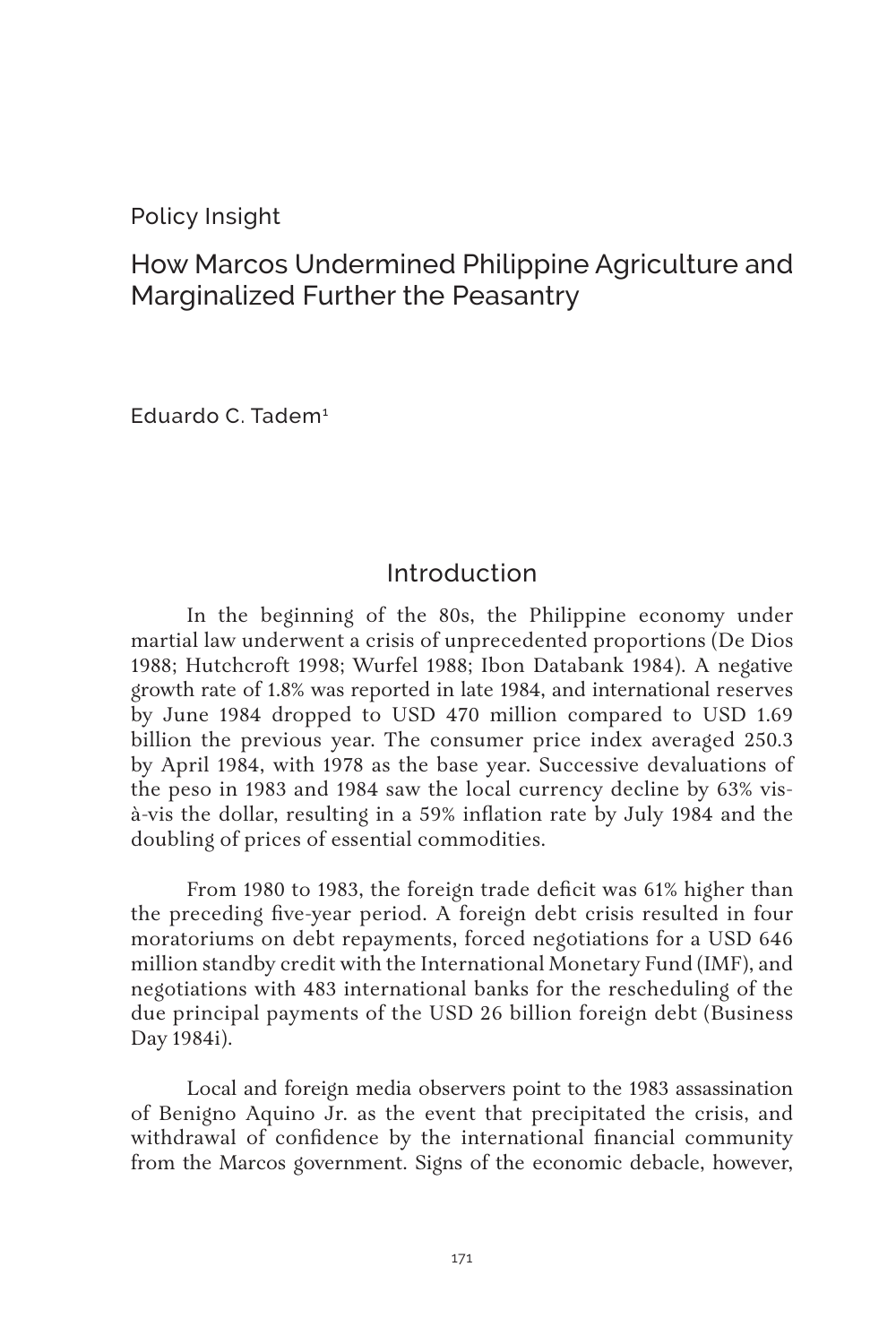*Philippine Journal of Public Policy: Interdisciplinary Development Perspectives* (2022)

have been evident for many years with mounting trade deficits, ballooning balance of payments shortfalls, declining exports, falling real wage rates, deterioration of the peso, corporate failures, and increasing taxes (Alburo et al. 1986; De Dios 1988; Ibon Databank 1984; Business Day 1984h).

The already fragile economy was further undermined by the rise of a group of businessmen closely tied to Marcos, the "crony capitalists." The takeover of this group on major economic sectors, the preferential treatment accorded to them in terms of government loans and bailouts, and the eventual collapse of some of the crony empires built with the aid of public funds, particularly undermined the fragile economy (Encarnacion Tadem 2014).

## BAIDS: A Failure Repeated

The economic development strategy pursued since the 70s, followed the export-oriented model, premised on tight linkages with the international capitalist system and the subsuming of domestic needs in favor of external gains (Bello 2004). It also consisted of following the dictates of the global system's primary guardians—the World Bank and the IMF (De Dios 1988).

The failure of the export-oriented industrialization strategy, as borne out by the crisis, resulted in a new policy thrust outlined in June 1983, specifically in a position paper by the Ministry of Agriculture addressed to the World Bank (Republic of the Philippines 1983). Titled "The Agenda for Action in Agriculture: 1983 to 1987," the paper named the new thrust the Balanced Agro-Industrial Development Strategy (BAIDS). Basic features include:

- 1. Import substitution and export expansion;
- 2. Diversification of agricultural products;
- 3. Increased private sector participation;
- 4. Diminished government control; and
- 5. Increased foreign investments.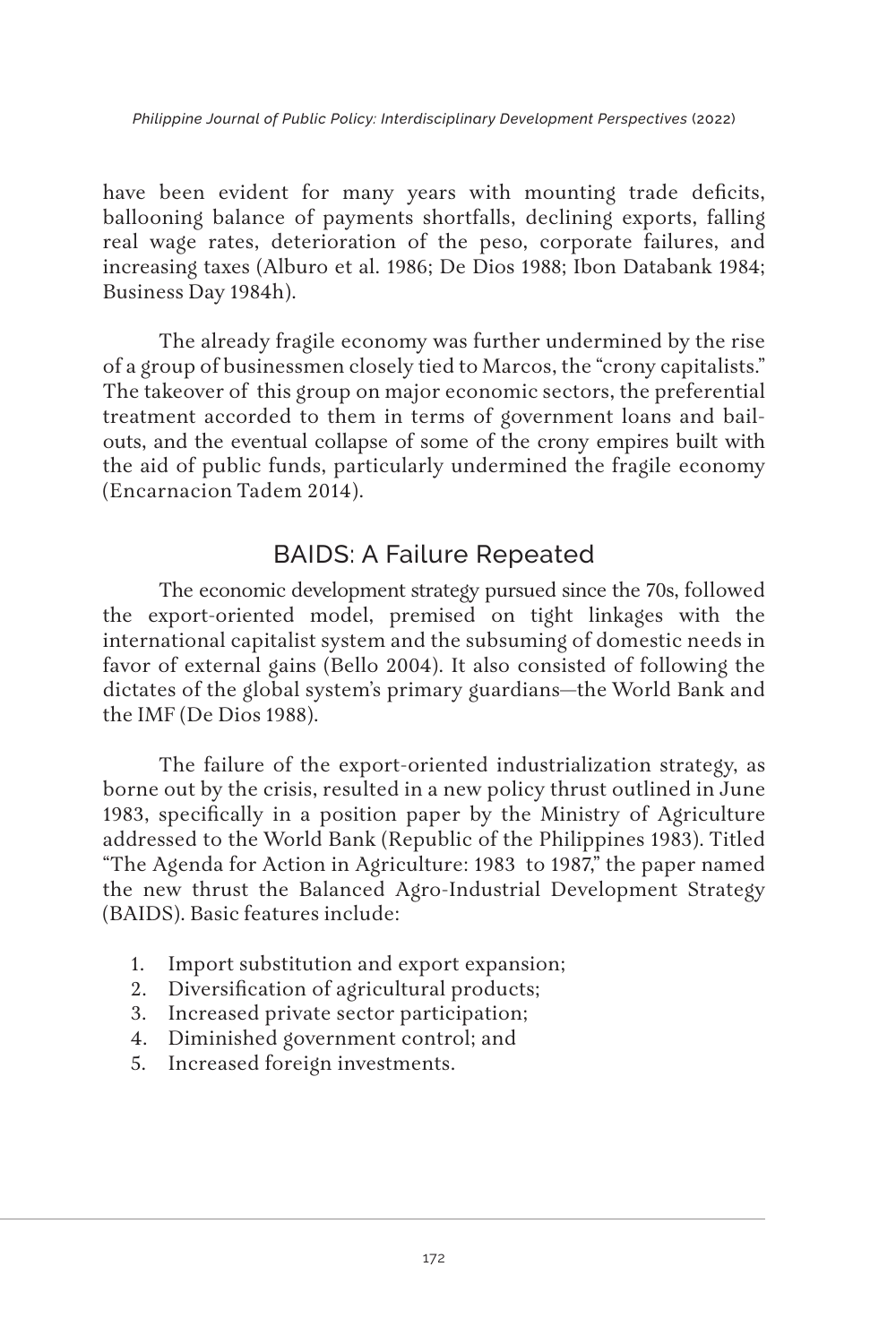# The Role of the World Bank

The World Bank played a major role in this policy shift. In 1983, the Bank proposed a series of agricultural reforms to the Philippine government consisting of: a) the elimination of credit subsidies to small rice and corn farmers; b) dismantling of government monopolies in sugar, coconut, and grains exportation; c) merging and streamlining of government agencies in agriculture; d) removal of price controls on commodities such as rice and corn; and e) preparation of a five-year plan for agricultural development (Business Day 1984i).

The Philippine government complied with most of the World Bank prescriptions. Credit subsidies to small farmers in the form of lower-than-prevailing market rates were effectively dismantled with the interest rates to be determined by the market. By April 1984, the interest rates for the Masagana 99 and Maisagana 77 small farmer loans ranged from 16% to 38% from the old rate of 12% (Tadem 1986b). Private entrepreneurs were allowed to export sugar, rice, and yellow corn; government agencies involved in agriculture and food production were merged; the price ceilings on rice and corn were raised three times; tariffs on imports of crop inputs were reduced; and a five-year plan for agriculture was drawn up in June 1983 (De Dios 1988; David 2003).

 Through its affiliate, the International Development Association (IDA), the World Bank invested in a wide range of activities in Philippine agriculture including food processing, palm oil production and processing, and copra and coconut oil production. From 1972 to 1982, total World Bank/IDA loans to Philippine agriculture and the rural areas amounted to USD 1.5 billion or 44% of all World Bank/IDA loans to the Philippines (De Dios 1988; see appendix).

On September 26, 1984, a USD 150 million agricultural loan agreement was signed by the Philippine government and the World Bank (Business Day 1984b). The loan was viewed as World Bank support for the Philippine government's action agenda for agriculture and the BAIDS strategy. It was also seen as a "hopeful event" that would trigger a revival of confidence in the Philippine government's ability to weather the current crisis.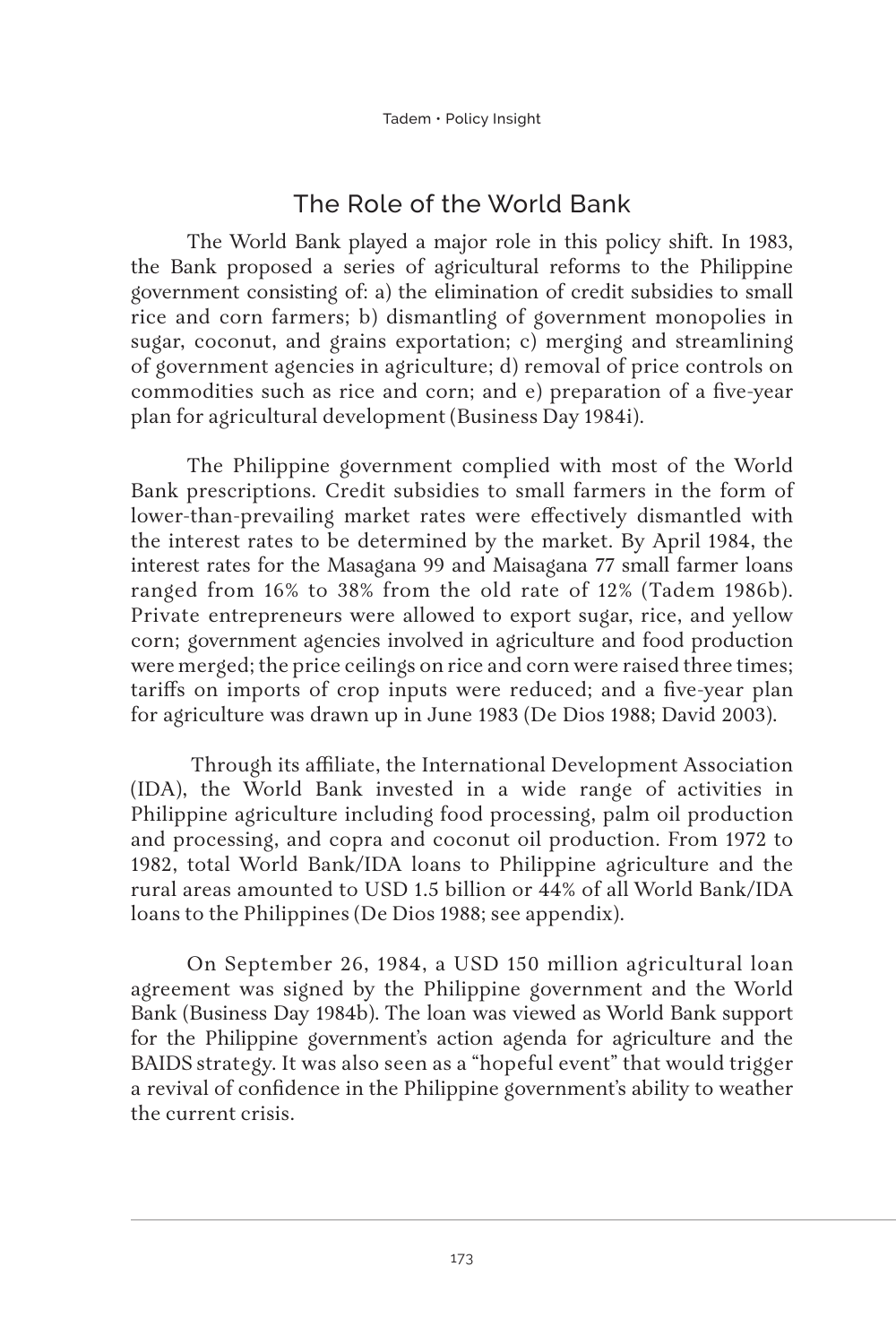A close look at the USD 150 million loan, however, showed that 99% of the components was earmarked for the importation of various agricultural inputs, whereas the remaining one percent would go to paying for foreign technical experts (see table 1).

| Item                                      | Amount (USD) |
|-------------------------------------------|--------------|
| 1. Fertilizers                            | Fertilizers  |
| 2. Pesticides                             | 15 million   |
| 3. Feedgrains                             | 50 million   |
| 4. Veterinary products                    | 14 million   |
| 5. Animal breeding stock                  | 5 million    |
| 6. Agricultural machinery and spare parts | 20 million   |
| 7. Technical assistance                   | 1 million    |

|  |  | Table 1. World Bank agricultural loan to the Philippines, 1984 |  |  |  |
|--|--|----------------------------------------------------------------|--|--|--|
|--|--|----------------------------------------------------------------|--|--|--|

The loan's priorities were in line with the strategy associated with the already discredited Green Revolution (GR) program. Since its introduction in the late 60s, GR and its components have been responsible for the entrapment of the small farmer in a continuous cycle of indebtedness and increasing marginalization (Feder 1983; Tadem 1986b). The import-dependent and capital-intensive nature of the GR's farm technology had only increased costs of production, and resulted in lower shares of net incomes for farmers despite increased production.

Table 2 shows that the paid-out costs of rice production in Central Luzon rose by 89% between 1966 (pre-GR) and 1979 (GR year), whereas harvests only increased by 55%. Returns to the farmers also lagged behind with only a 20% hike. The highest increase in costs were for the imported capital and technological inputs, which grew by 262%, comparing the same two years.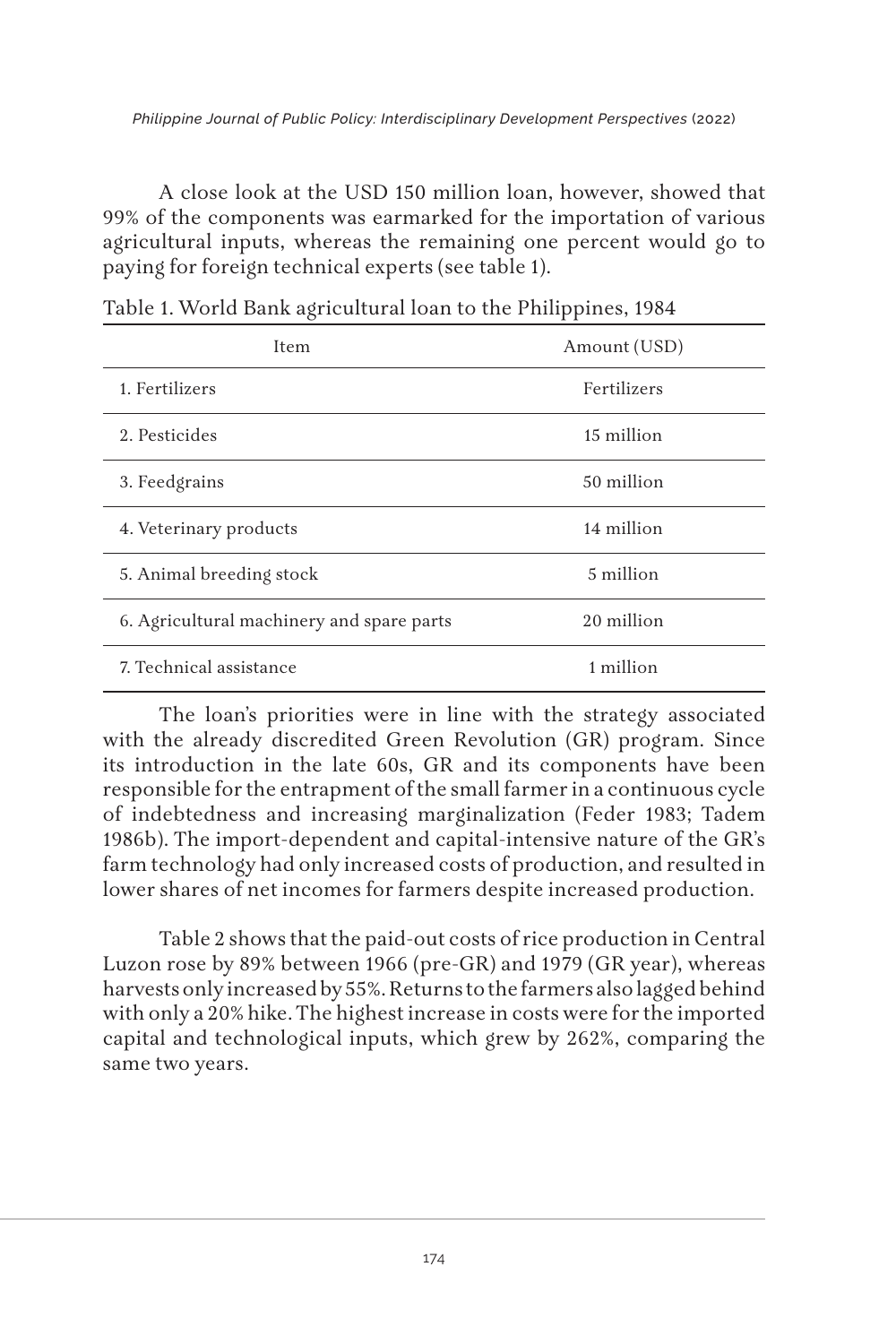|                   | 1966  | % Share | 1979 | % Share | Change | % Change |
|-------------------|-------|---------|------|---------|--------|----------|
| Harvest           | 2185  | 100.0   | 3382 | 100.0   | 1197   | 54.75    |
| Paid-out cost     | 1094  | 50.07   | 2071 | 61.24   | 977    | 89.31    |
| Land rent         | 595   | 27.23   | 449  | 13.28   | (146)  | (25.24)  |
| Hired labor       | 263   | 12.04   | 765  | 22.62   | 502    | 190.87   |
| Hired capital     | 95    | 4.35    | 238  | 7.04    | 143    | 150.53   |
| Material inputs   | 141   | 6.45    | 619  | 18.30   | 478    | 339.01   |
| Left with farmers | 1091  | 49.43   | 1311 | 38.76   | 220    | 20.16    |
| (PHP per hectare) | 437.7 |         | 1419 |         | 995    | 205.95   |

Table 2. Costs and returns for rice farming, Central Luzon.

*Source*: IRRI annual report as reproduced in Ibon Facts and Figures  $(1985, 4)$ 

The ultimate beneficiaries of the World Bank loan are the transnational agribusiness corporations, which manufacture and export these agricultural inputs, their local affiliate firms, and dealers of these inputs (Tiglao 1988; Feder 1983). Apart from serving to perpetuate the structures of control in the rural areas and do little to alleviate the plight of small farmers, the USD 150 million will simply flow right back to the economics of the advanced capitalist states. This was one "rescue operation" that worked in reverse.

### A Reign for Big Business and Crony Capitalism

As export crops were the priority, the new agricultural thrust was geared more toward aiding private businessmen and landowners rather than small farmers and owner-cultivators. The latter has already accumulated large unpayable debts under credit programs such as Masagana 99 and lost its eligibility for any further crop loans (Tadem 1986). Any participation of the small producers in the BAIDS program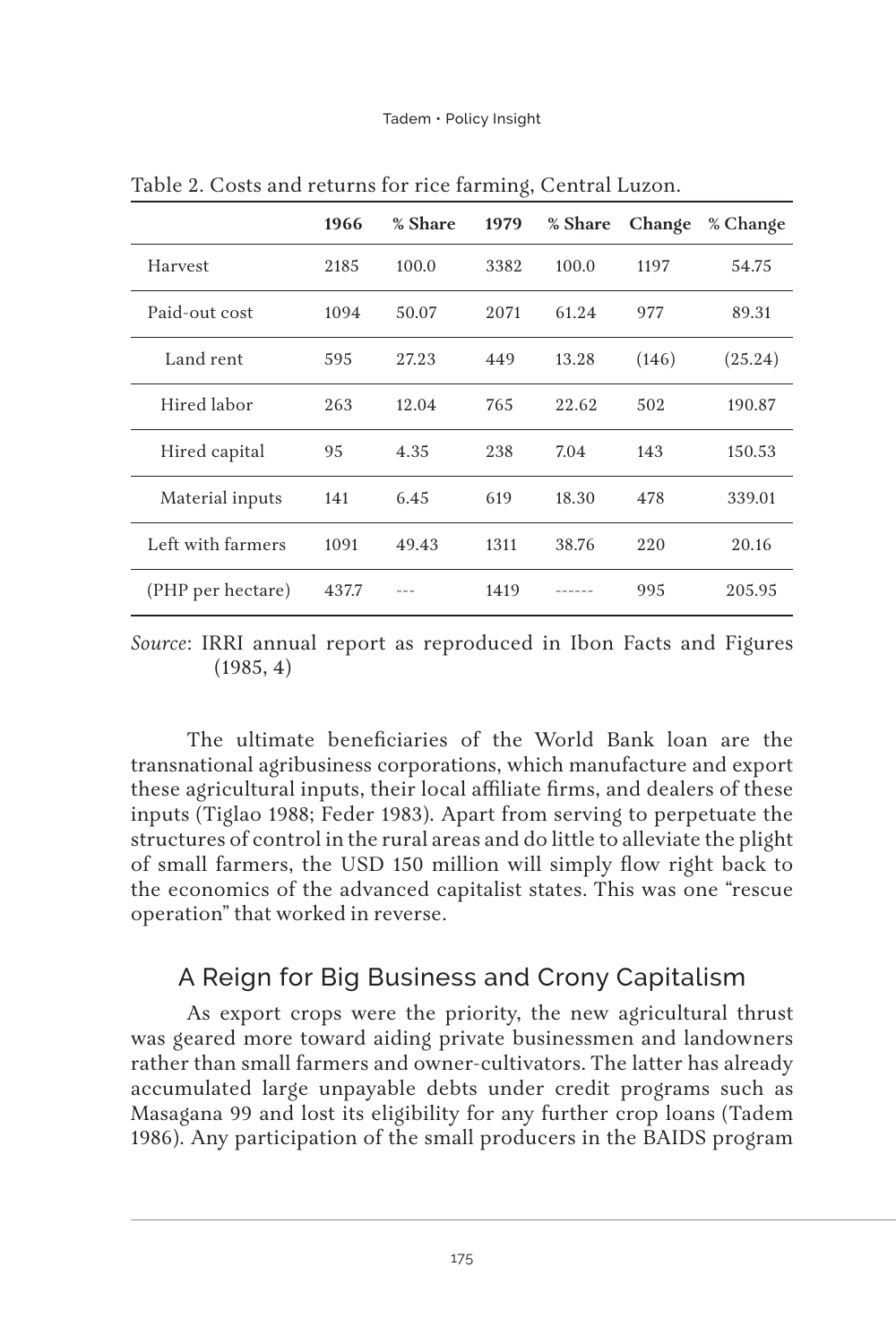*Philippine Journal of Public Policy: Interdisciplinary Development Perspectives* (2022)

would, therefore, be only under the auspices of the big agribusiness corporations.

The urgent attention being paid to BAIDS, the need to produce results in the shortest possible time, the high capital requirements, and the critical want for foreign exchange export earnings meant that the new policy thrust could only be spearheaded by big corporations.

A "government productivity fund" amounting to PHP 500 million for developing short-gestation crops was channeled to the corporate takers of the government invitation for investors in agricultural production (Business Day 1984e; Business Day 1984c). Total loans to agribusiness firms by 1984 totaled to PHP 60.32 million on 10,700 hectares of agricultural lands. American and Japanese firms entered into partnerships with Filipino companies to set up seed farms in Mindanao. Foreign export fruit plantations expanded in Mindanao, in the process forcing destitute farmers to enter into "operating contracts" (Business Day 1984f). Private banks also jumped in by increasing their agricultural loan portfolio for agribusiness expansion. Deleterious land conversions from food crops to export crops became the order of the day, dispossessing small farmers and ejecting them from their holdings.

Marcos cronies monopolized or assumed vital agricultural sectors led by Roberto Benedicto for sugar, Eduardo Cojuangco for coconuts, and Antonio Floirendo for export bananas (Encarnacion Tadem 2014). These industries suffered severe downturns and had to be bailed out in billions of public funds by the Marcos government. The World Bank's BAIDS strategy for rescuing Philippine agriculture had reached an impasse from which it could not be salvaged.

### An Expansion Toward More Problems

The further expansion of agribusiness could only result in the following consequences (Hawes 1984; Feder 1983; Bello et al. 1982; Thiers 2019):

1. The production of food crops suffered as export promotion was intensified. The Philippines remained a food-deficit country with increasing imports in rice, corn, other cereals, and live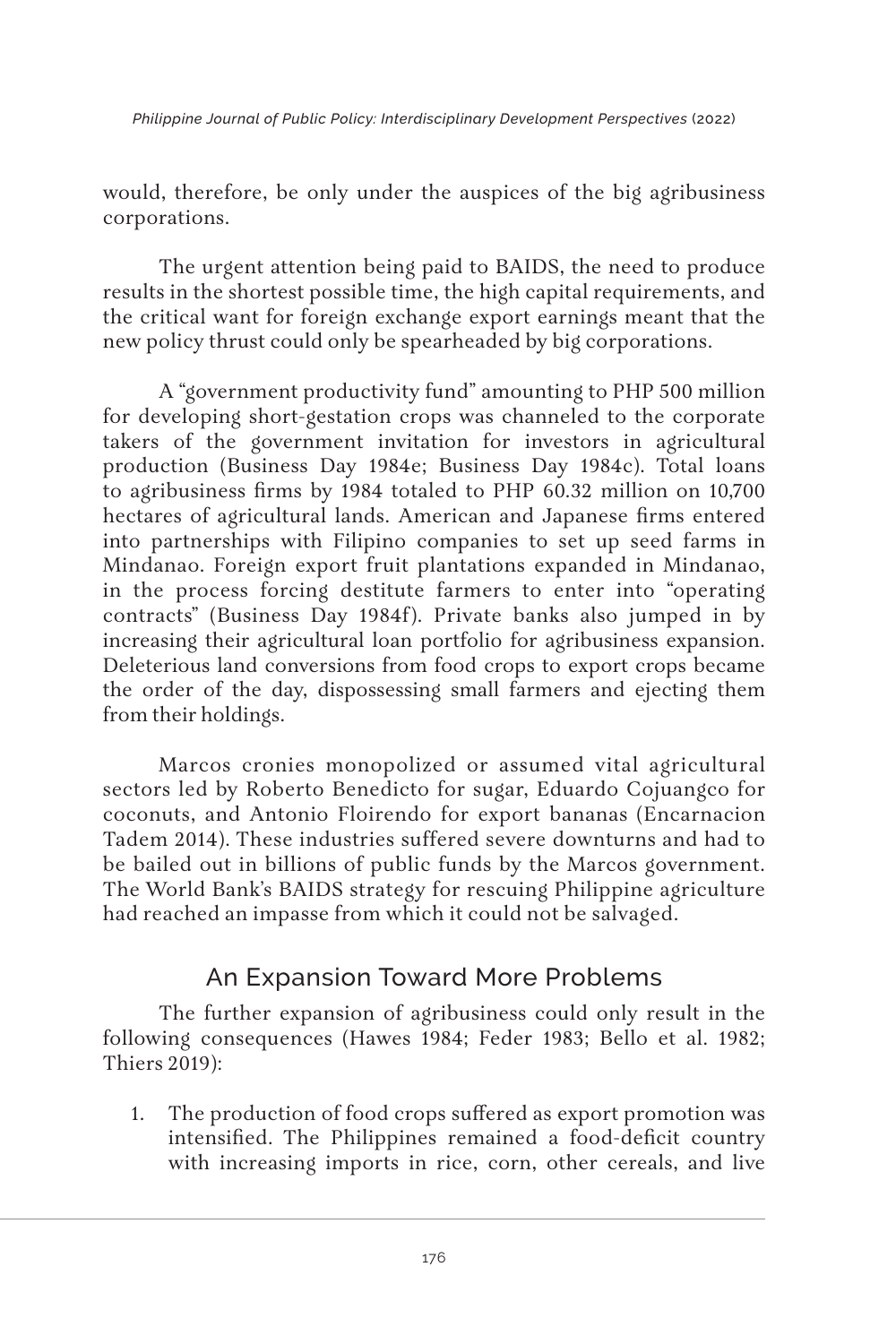animals while receiving food aid from other countries and international agencies.

- 2. Agribusiness expansion also resulted in the social and physical dislocation of farmer-tillers and whole rural communities. The ejection of tenants and small owner-cultivators from their lands, by aggressive corporations, has been documented in the export fruits industry, palm oil ventures, corporate rice farms, and coconut plantations.
- 3. Being capital-intensive, export-oriented farms are also labordisplacing. Palm oil expansion in Agusan del Sur displaced some 5,000 settler farmer-families (30,000 people), whereas the workforce requirement for 8,000 hectares of farm area was only 2,800 workers (Tadem 1980).
- 4. Low wages of agricultural workers continued, as the law grants no more than the minimum wage for agricultural plantation workers of PHP 35.75 a day and PHP 6.75 for nonplantation workers. Plantation workers earn PHP 10,725 a year, whereas nonplantation workers take home PHP 8,025 a year. As of the end of 1983, Business Day computed the poverty line for families outside the Metro Manila region at PHP 13,834.
- 5. The monocrop culture and the extensive use of harmful chemicals by agribusiness plantations result in soil degradation, pollution and other ecological issues, and health problems for the workers and surrounding communities.

The new economic development policy officially abandoned equity-oriented goals to make way for an exclusively productivitycentered approach to rural development. Under the "government productivity fund," Marcos instructed the Ministry of Trade and Industry in July 1984 to offer the incentive of exemption from the agrarian reform program to corporations who would undertake the large-scale planting of export crops of short gestation. Billed as an "emergency measure," the offered incentives "shall not be subject to constraints and proclamations, whether in land reform or any other such programs."

Agrarian reform, already suffering from a half-hearted snailpaced implementation for 12 years, from the time it was declared the "cornerstone" of Marcos' "New Society," was finally dealt a death blow. Covering only 28% of the officially estimated number of tenants in all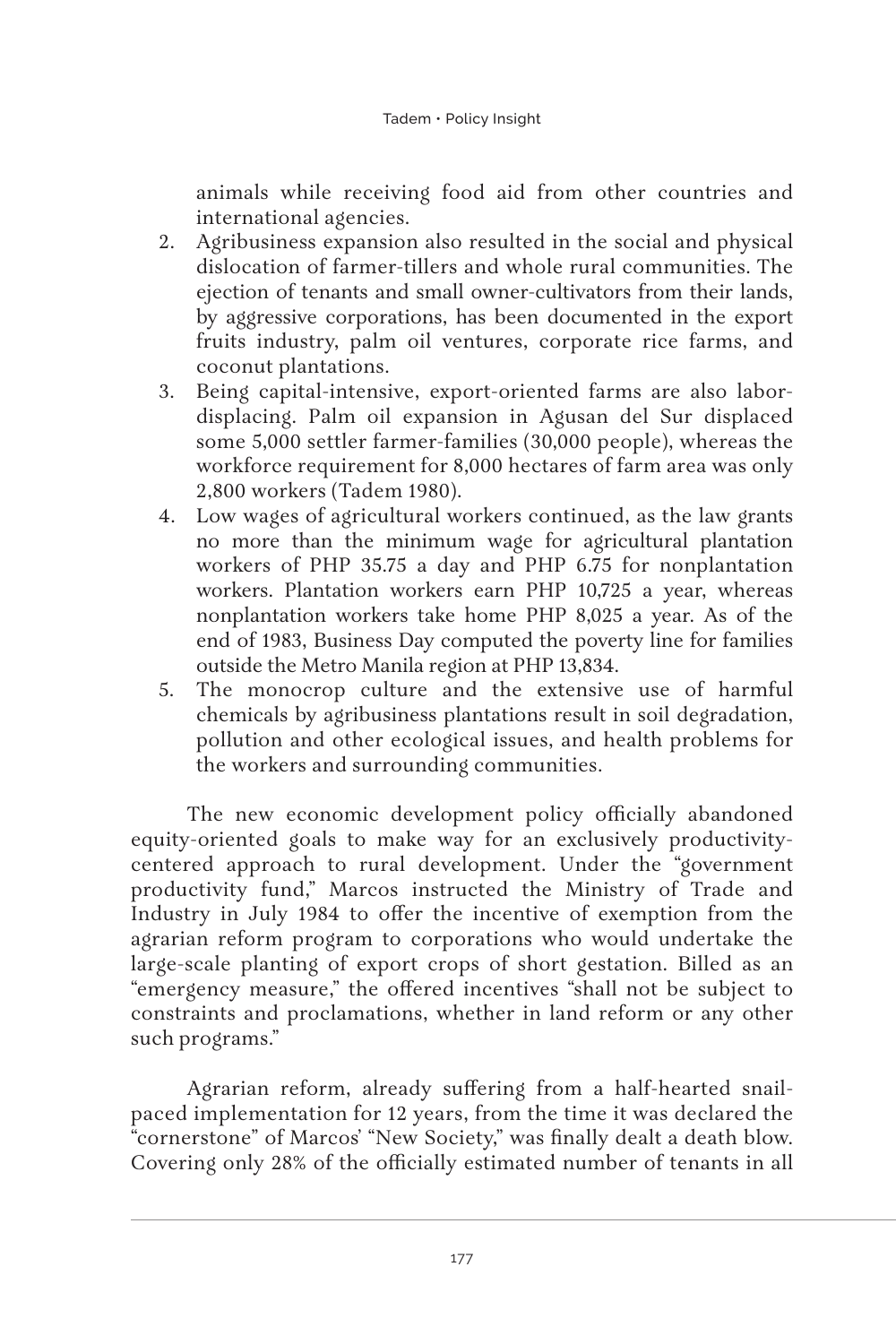croplands and only 33% of all tenanted agricultural lands, the program was able to transfer lands through so-called "emancipation patents" (EPs) to only 3.3% of the targeted beneficiaries by December 1984 (see table 3). The Marcos regime's BAIDS concept of rural development effectively dispelled any remaining illusions about where the Filipino peasantry stood in the overall government policy.

|                      | Scope      | Accomplishment | $\frac{9}{6}$<br>Accomplished |
|----------------------|------------|----------------|-------------------------------|
| Amortization stage   |            |                |                               |
| Farmer beneficiaries | 396,082*   | 130,205        | 32.80                         |
| Hectarage            | 716,520    | 251,121        | 35.04                         |
| Landowners           | 56,574     | 11,758         | 20.78                         |
| EP stage**           |            |                |                               |
| EP holders           | 427,623    | 13,027         | 3.29                          |
| Hectarage            | 716,520    | $17,586$ (est) | 2.45                          |
| Operation leasehold  |            |                |                               |
| Tenants              | 609,042*** | 517,679        | 98.1                          |
| Hectarage            | 562,030    | 547,595        | 97.43                         |
| Landowners           | 423,027    |                |                               |

Table 3. Philippine agrarian reform accomplishment as of December 31, 1984

*Source*: Data from Ministry of Agrarian Reform (MAR) (1984)

\*The December 31, 1984 MAR Accomplishment Report changed this figure to 427,623 tenant-beneficiaries. Most studies, however, still used the above number.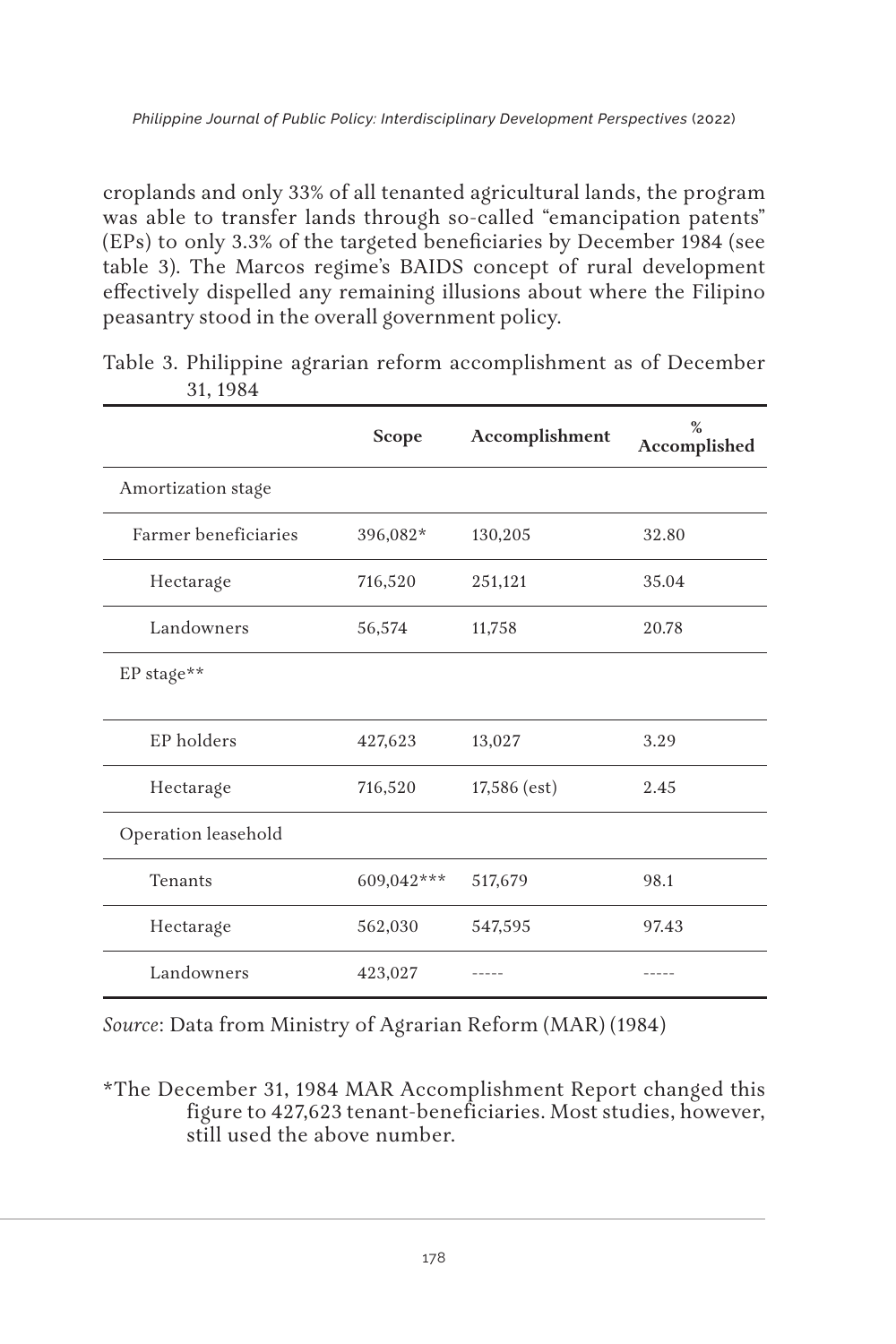\*\*The accomplishment figure here refers to EPs actually distributed to farmers. MAR does not give the official figures for hectarage and landowners.

\*\*\*MAR reduced this number to 527,667 as of 1984.

## The Fall of Sugar

Since its rapid growth under American colonial rule, the sugar sector has been dependent on the United States (U.S.) sugar quota and its preferential rates. The expiration of the quota in 1974 forced Philippine sugar to compete in the international sugar market, thus, the industry was exposed in all its naked frailties. The U.S. quota was renewed in 1982, but under less favorable conditions. Sugar imports to the US continued to drop to record levels. The price of sugar dropped to a low USD 0.04 a pound in 1985 compared to USD 0.65 a pound in 1975, whereas the cost of domestic sugar production was USD 0.11 a pound (Cana 2021).

To cut down on losses, production was drastically reduced, as well as the area planted to the crop. Sugar mills closed down, and 100,000 sugar workers were displaced (Business Day 1984d). Those retained in the workforce suffered pay cuts (Business Day 1984g). Internationally, a famine alert was issued for one million Filipino sugar workers and their families (Cana 2021). Negros island, the country's main sugar producer, became the new global basket case for hunger, rivaling Africa.

On the whole, agricultural workers in almost all croplands were hardest hit by the spate of layoffs and retrenchments in industries that could no longer maintain their production levels. Real wages of agricultural workers in all croplands fell to levels that were below the consumer price index.

As Table 4 shows, daily farm wages fell from a consumer priceindexed value of PHP 5.03 in 1968 to only PHP 2.82 in 1984—a 44% drop. National Census and Statistics Office (NCSO) reported that 1.072 million rural workers lost their means of livelihood during the first quarter of 1984 alone (Business Day 1984d; 1984g).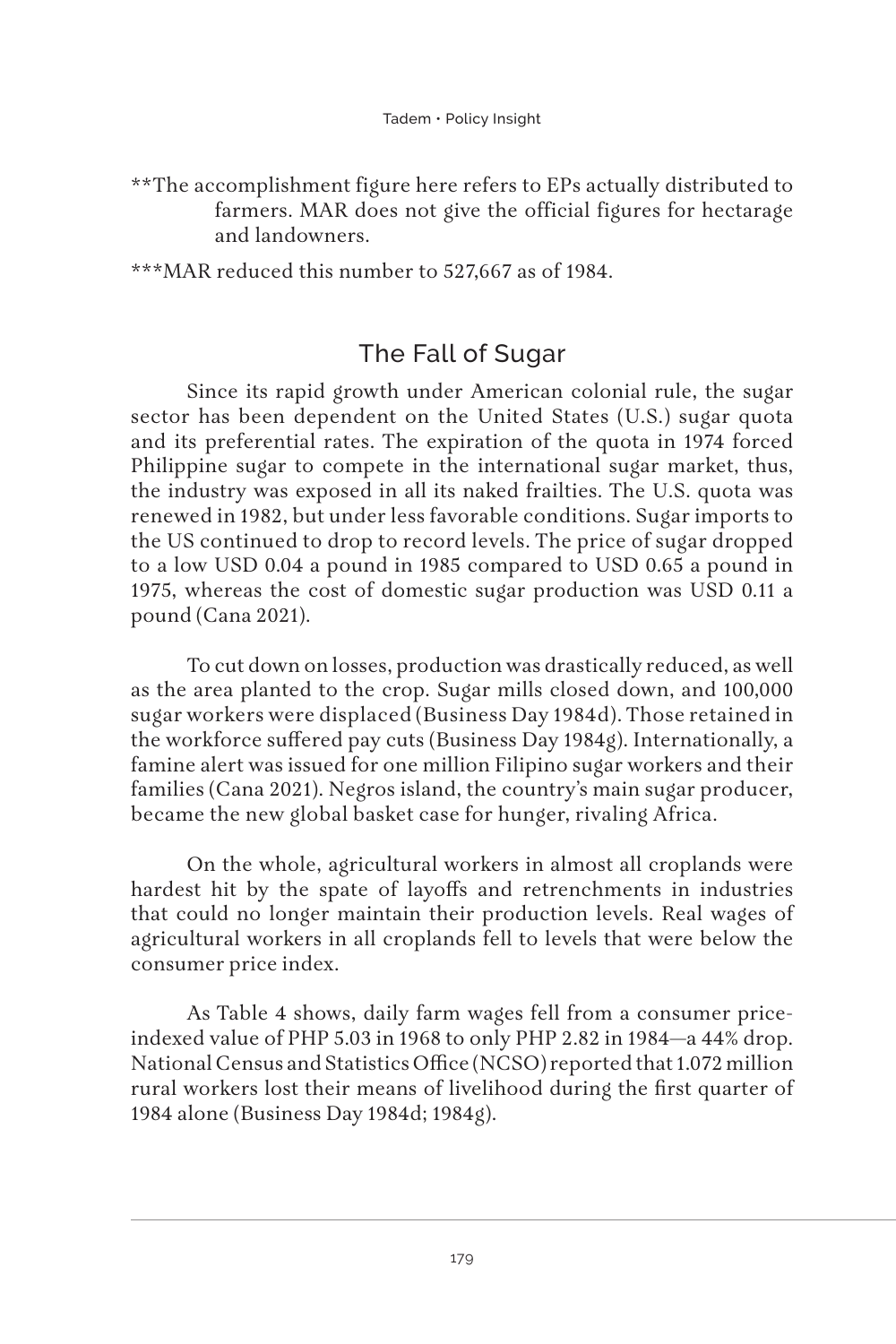| Year | Farm wage (PHP/<br>day) | Farm wage/<br>Consumer price<br>Index (1972 =<br>100) |
|------|-------------------------|-------------------------------------------------------|
| 1968 | 3.42                    | 5.03                                                  |
| 1969 | 3.13                    | 4.52                                                  |
| 1970 | 3.20                    | 4.05                                                  |
| 1971 | 3.64                    | 4.00                                                  |
| 1972 | 3.78                    | 3.78                                                  |
| 1973 | 4.40                    | 3.78                                                  |
| 1974 | 6.41                    | 4.21                                                  |
| 1975 | 7.46                    | 4.53                                                  |
| 1976 | 8.97                    | 5.13                                                  |
| 1977 | 9.89                    | 5.24                                                  |
| 1978 | 10.05                   | 4.95                                                  |
| 1979 | 10.44                   | 4.33                                                  |
| 1980 | 11.72                   | 4.13                                                  |
| 1981 | 12.51                   | 3.77                                                  |
| 1982 | 13.94                   | 3.90                                                  |
| 1983 | n.a.                    | n.a.                                                  |

Table 4. Changes in real farm wages

*Source*: Reproduced from Lantican and Unnevehr (1985, 17) \*Based on Central Luzon wage for transplanting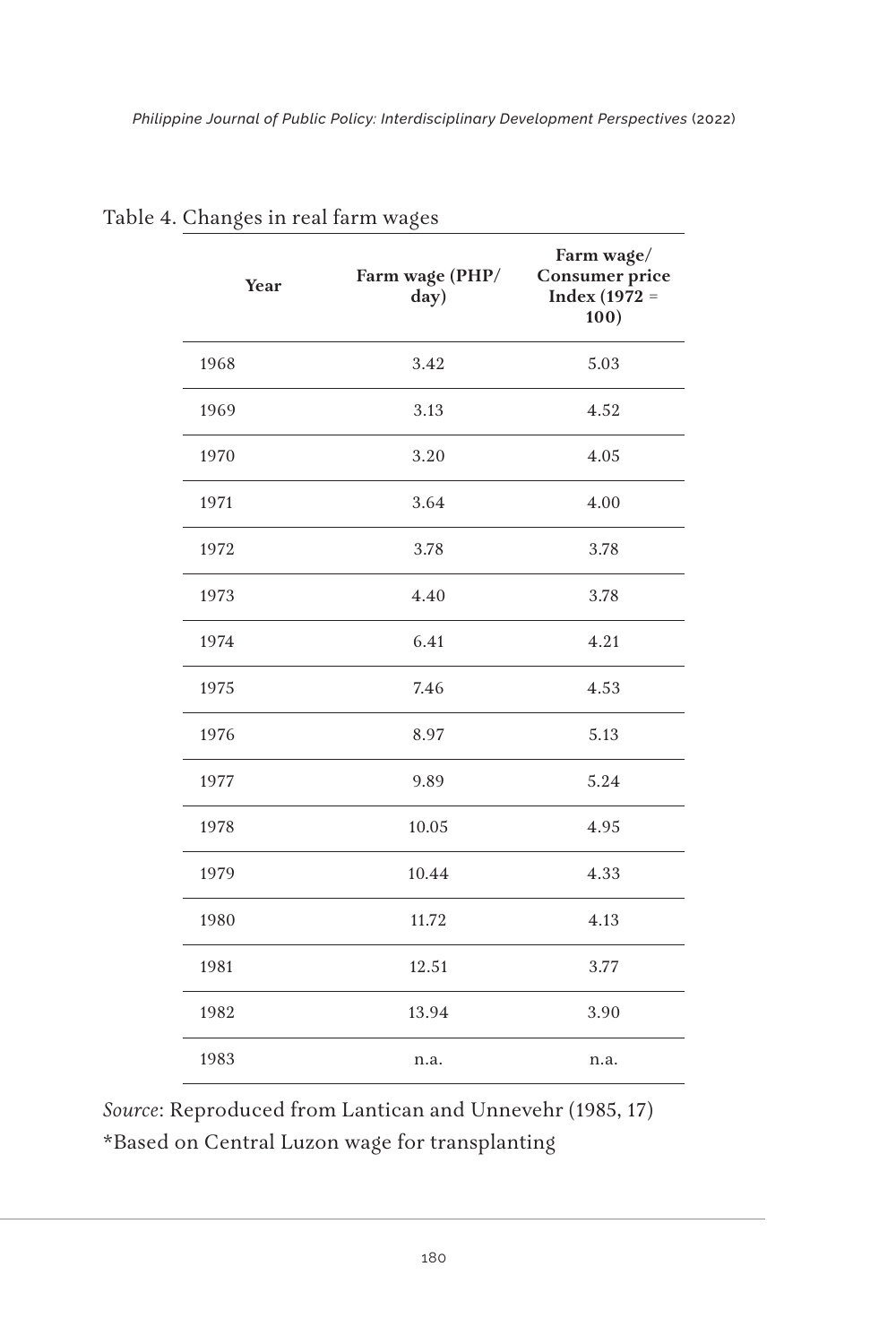# Other Fragile Agricultural Sectors

The banana export industry, once a bright spot in Philippine export agriculture, suffered a decrease in export revenues. In 1983, losses in the industry were estimated at USD 30 million, as exports fell from 70 million cartons in 1982 to 50 million cartons in 1983 (Business Day 1984a). In the coconut industry, a government-mandated "check price," which was higher than prevailing world prices, saw oil exports ground to a halt (Tadem 1986a). Furthermore, 81% of the PHP 5.7 billion in coconut levy funds, imposed on farmers, were found to "have gone to the controlling group of the various coconut agencies and corporations in the form of subsidies for coco-based firms, Philippine Coconut Authority operations, the development of the hybrid seed farm (owned by Cojuangco), the coconut industry investment fund, and operating costs," whereas coconut farmers failed to receive dividends from their "investments" (Hawes 1984).

The much-publicized rice self-sufficiency, attained during the seventies, was undermined by the importation of 150,000 metric tons in 1984 and 390,000 tons in 1985 from Thailand and China (Bulletin Today 1985). The rice shortfall was caused by a sharp 5% decline in production from 8.12 million metric tons in 1982 to 7.23 million metric tons in 1983. Palay harvests were rotting due to continuous rains; the high cost of inputs, and unavailability of cheap credit. Rice farmers were simply applying less fertilizers to minimize costs.

From 1980–1984, only 60,000 small farmers availed of the government-supervised credit compared to 500,000 in the 1974–1975 period (Tadem 1986b). This refers especially to the Masagana 99 small farmer rice credit program. Business Day estimated that by the end of 1983, the incomes of 73% of rural households had fallen below the poverty line, as compared to 33% in 1971.

In response to the threats posed against the continued viability of small-scale rice production, farmers' groups threatened to limit production to their consumption needs alone, unless the prices of fertilizers and pesticides were rolled back to their levels from the previous year (Malaya 1984). Fertilizer prices almost doubled from PHP 133 per bag in 1983 to PHP 255 per bag in 1984.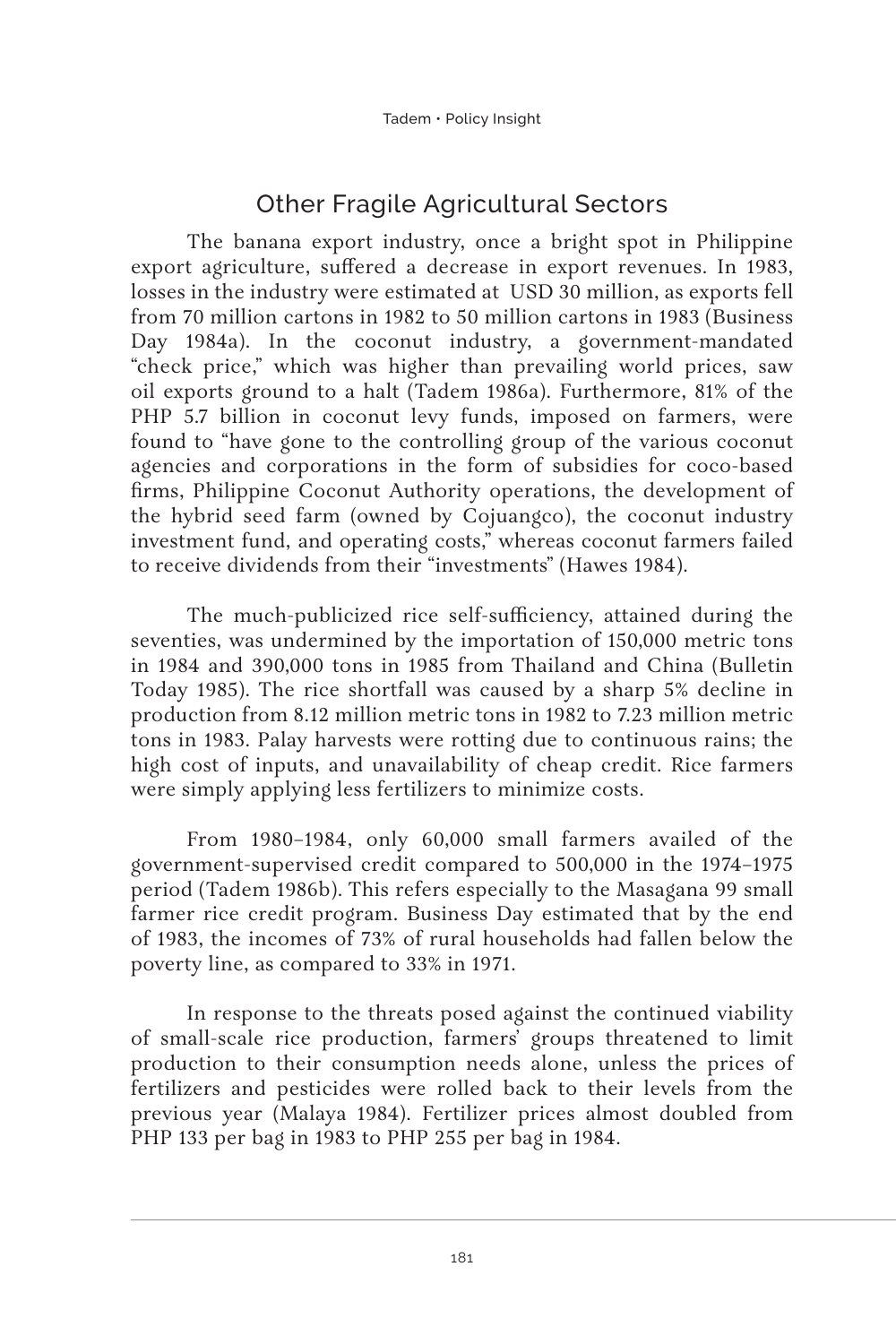### Rural Poverty, Income Distribution, and Landlessness

It is not surprising, therefore, that the increase in rural poverty incidence exceeded that of urban poverty levels (see Table 5). Based on an inter-agency study by National Economic and Development Authority (NEDA), Food and Nutrition and Research Institute (FNRI), and NCSO in 1986, the proportion of Filipinos living below the poverty line in 1985 was 59%, an increase over the 1971 share of 49%. Rural poverty incidence, on the other hand, grew from 56% in 1971 to 64% in 1985. The number of rural poor families also increased from 2.5 million in 1975 to 3.8 million by 1985.

In 1985, 45% of rural families (2.7 million) only had a 21% share of the income, whereas 19% (1.1 million) cornered 43% of the income (see Table 6). At the middle rung was 36% (2.1 million families) who had 35% of the income.

|       | 1975                             |                       | 1985                          |                  |
|-------|----------------------------------|-----------------------|-------------------------------|------------------|
| Area  | Magnitude*<br>$(1,000$ families) | Incidence**<br>$(\%)$ | Magnitude (1,000<br>families) | Incidence $(\%)$ |
| Urban | 533                              | 38.4                  | 1,352                         | 56.1             |
| Rural | 2.465                            | 55.6                  | 3,800                         | 63.7             |

Table 5. The extent of poverty in the Philippines, urban and rural, 1971 and 1985

\*Refers to the total number of families below the poverty line. The poverty lines are as follows: PHP 2,382 for the Philippines; PHP 2,912 and PHP 2,066 for urban and rural areas, respectively.

\*\*Refers to the proportion of families that fall below the poverty line out of a total number of families

*Source*: Data from NCSO, NEDA, and NFRI and reproduced from Tiglao (1988)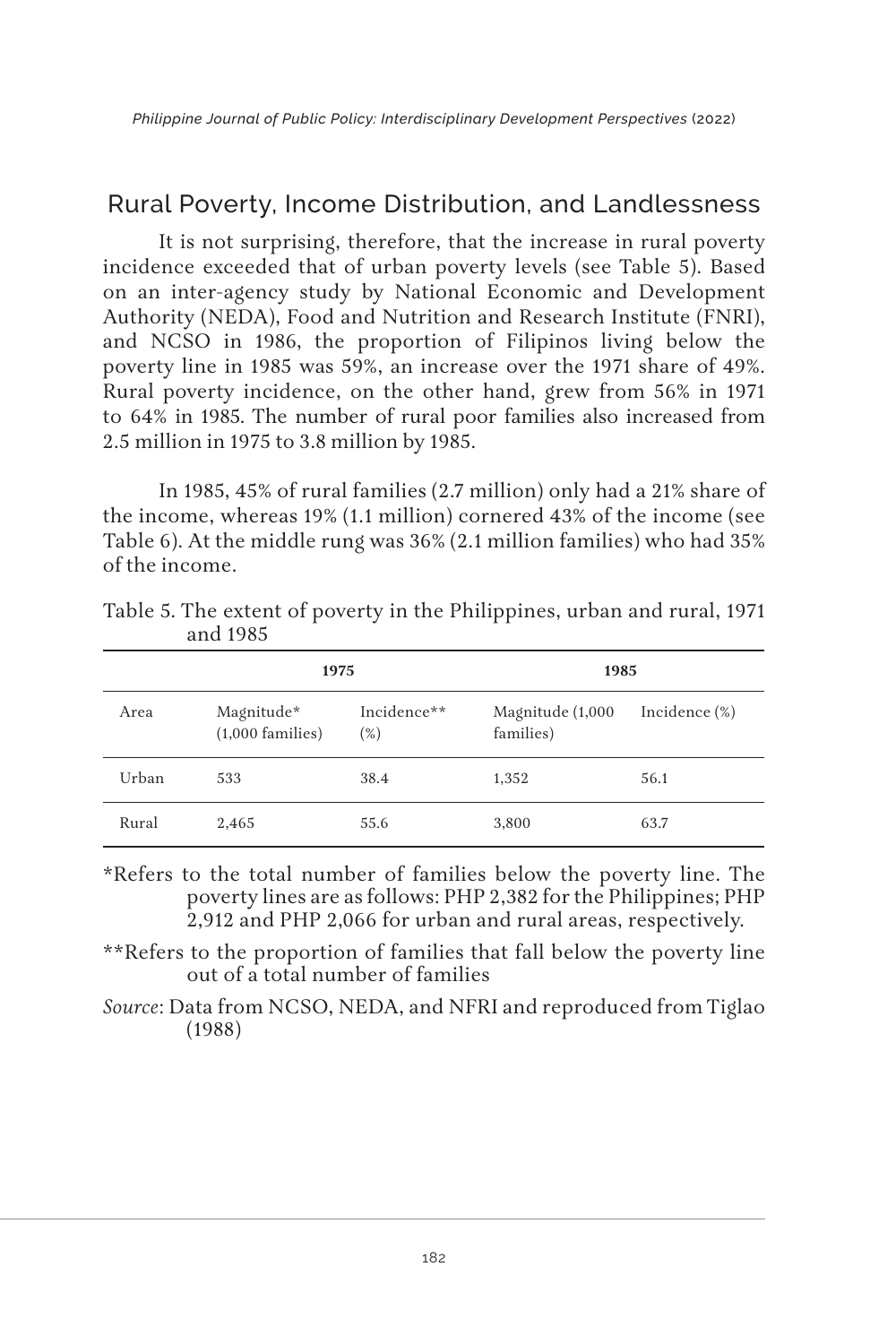| <b>Income brackets</b>             | Number of<br>families $(1,000)$ | % of total<br>families | Total income<br>(PHP 1,000) | % of total<br>income |
|------------------------------------|---------------------------------|------------------------|-----------------------------|----------------------|
| Below PHP 2,000 to<br>PHP 9,999    | 1,318.7                         | 22.05                  | 9,501,653                   | 7.14                 |
| PHP 10,000 to P14,999              | 1,391.3                         | 23.32                  | 17,324,512                  | 13.57                |
| PHP 15,000 to PHP<br>19,999        | 1,055.5                         | 17.70                  | 18,299,567                  | 14.33                |
| PHP 20,000 to PHP<br>29,999        | 1,115.1                         | 18.70                  | 27,103,066                  | 21.22                |
| PHP 30,000 to PHP<br>500,000 above | 1.083.2                         | 18.16                  | 55,449,901                  | 43.22                |
| Total                              | 5.963.9                         | 100.00                 | 127,678,702                 | 100.00               |

Table 6. Philippine rural income distribution, 1985

*Source*: Data from NCSO (1985)

Other consequences of the 1980s' agricultural crisis include the increasing landlessness and the growth of landless workers. The latter situation stems from the inability of tenant shareholders to repay their debts to village creditors, including landowners and merchant dealers. In many cases, agrarian reform beneficiaries had to mortgage their land transfer certificates and eventually surrender them to rural banks, the state cooperative, or farm machinery dealers. This phenomenon was amply documented by Ledesma (1982) and Kikuchi (1983), in which the increase in landless worker households rose by as much as 93% in 1980. As a share of the entire Philippine farm population, landlessness reached as much as 61% by 1980, compared to 31% in 1966.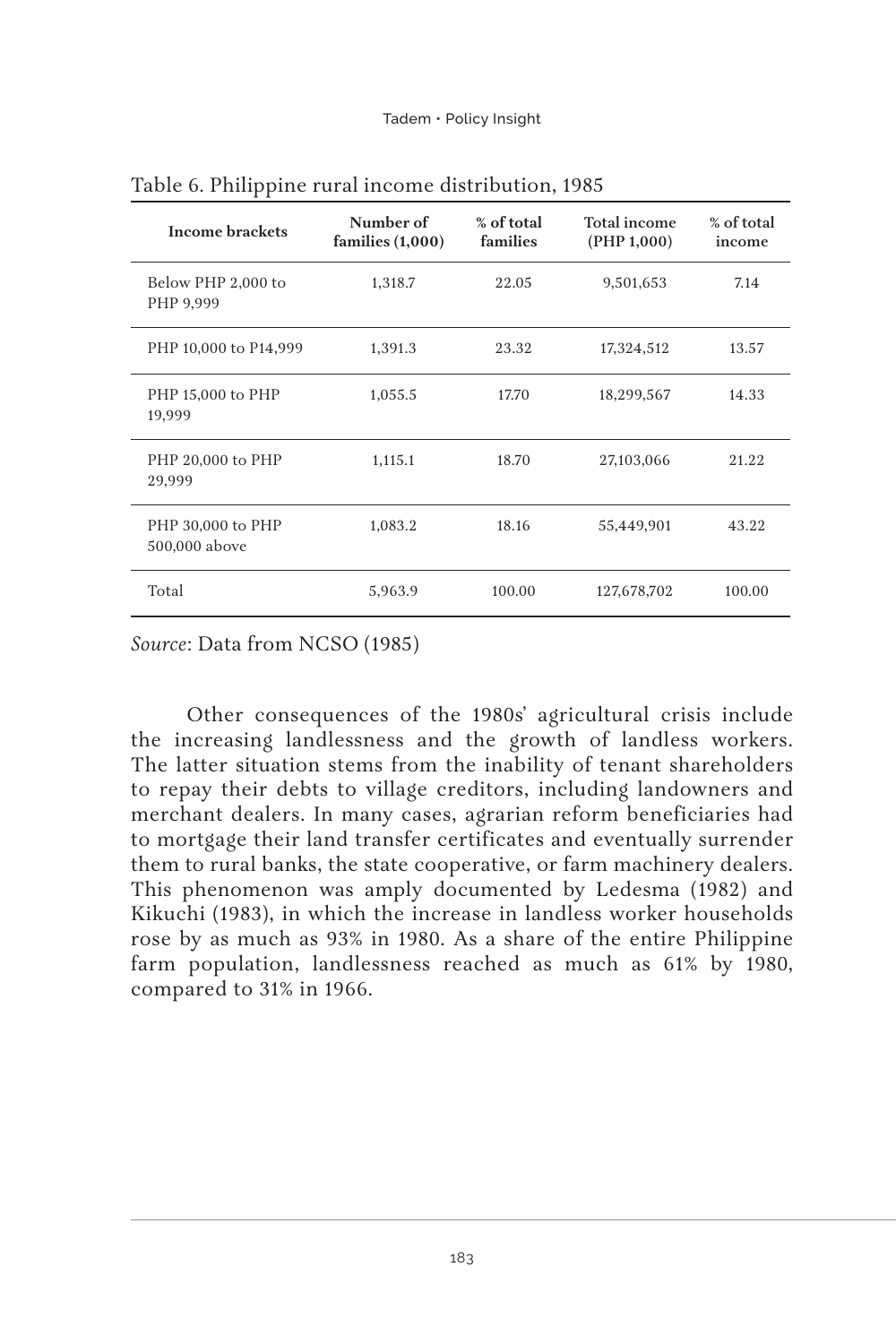# Conclusion

The agricultural scene in the 80s went from bad to worse for small farmers and rural workers. Diversification of export crops only offered stop-gap and short-term relief. Hence, the costs entailed in the long run were higher than any foreign trade returns. Net proceeds were, of course, much less than export receipts, since capital and technology (including machinery and inputs) were imported and huge foreign loans were secured. It would also appear that the hundreds of millions in foreign assistance and government allocations for export agriculture and agribusiness have come to naught.

The tragedy is that government planners in the post–Martial Law period have been blind to the lessons of the 1980s. The same Marcosian agricultural strategies have remained in place, continuing to inflict pain and hardship on the Filipino peasantry and rural workers.

Invoking the mantra of trade liberalization, the government plunged headlong into membership in the World Trade Organization (WTO) in 1995 and eliminated all quotas on agricultural goods. The agricultural trade deficit rose from USD 149 million in 1995 to USD 7.867 billion in 2019 (a 95% increase), whereas the country became a dumping ground for cheap and subsidized agricultural surpluses from other countries, thus, bankrupting local producers (Bello 2021).

The 2019 Rice Tariffication Law (RTL) liberalized rice importation and allowed private traders to import rice in unlimited quantities. The result was an epic disaster for rice farmers (Montemayor 2020). As palay prices plunged to their lowest levels in years, rice farm households lost PHP 80 billion or a per capita minimum of PHP 17,347 and a maximum of PHP 41,000 in the first year of RTL implementation. On the other hand, rice importers, dealers, and retailers earned PHP 52 billion, or an average of PHP 234 million to PHP 570 million each.

There appears to be no end in sight to the agony and suffering of the local agricultural sector and its direct producers, the peasantry, rural workers, and their families.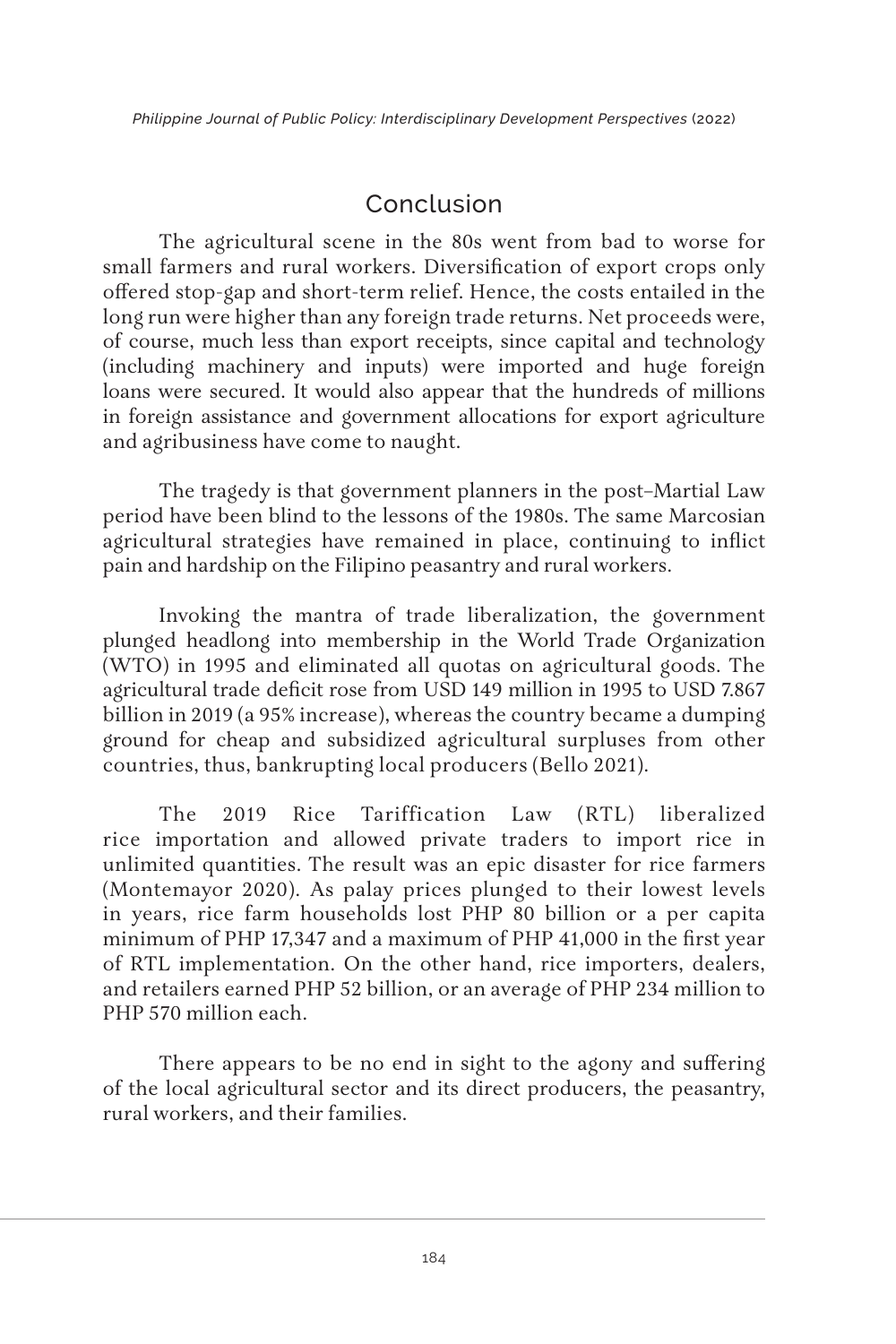**Eduardo C. Tadem, Ph.D.** is Convenor, Program on Alternative Development (AltDev), University of the Philippines Center for Integrative and Development Studies (UP CIDS) and Professorial Lecturer in Asian Studies, University of the Philippines Diliman.

#### Note

1. Presented at the Webinar of the "University of the Philippines Days of Remembrance of Martial Law and Marcos Regime Myths and Misinformation," September 20–24, 2021. This is a revised, updated, and shorter version of Eduardo C. Tadem, "The Crisis of Philippine Agriculture," *Kasarinlan: Philippine Journal of Third World Studies* 1(2). Originally based on a paper presented at the Preparatory Meeting for the "World Food Assembly, 1984," Penang, Malaysia, October 6–7, 1984.

#### References

- Alburo, Florian, Romeo M. Bautista, Dante B. Canlas, Benjamin E. Diokno, Emmanuel S. de Dios, Raul V. Fabella, Mario C. Feranil, Gabriel U. Iglesias, Ponciano S. Intal, Jr., Mario B. Lamberte, Mahar K. Mangahas, Felipe M. Medalla, Rosa Linda Tidalgo-Miranda, Manuel F. Montes, Ernesto M. Pernia, and Edita A. Tan. 1986. *Economic Recovery and Long-Run Growth: Agenda for Reforms.* May 1. School of Economics: University of the Philippines.
- Bello, Walden, David Kinley, and Vincent Bielski. 1982. "Containment in the Countryside." In *Development Debacle: The World Bank in the Philippines*, edited by Walden Bello, David Kinley, and Elaine Elinson. San Francisco: Institute for Food and Development Policy.
- Bello, Walden, Herbert Docena, Marissa de Guzman, and Marylou Malig. 2004. *The Anti-Development State: The Political Economy of Permanent Crisis in the Philippines*. London, United Kingdom: Zed Books.
- Bello, Walden. 2021. "Philippine Agriculture is Dying: What Will It Take to Save It?" *Rappler*, August 6, 2021. https://www.rappler.com/voices/thoughtleaders/philippine-agriculture-dying-series-what-will-take-save-it-partone.
- David, Cristina. 2003. "Agriculture." In *The Philippine Economy: Development Policies and Challenges*, edited by Arsenio Balisacan and Hal Hill Quezon City: Ateneo de Manila University Press.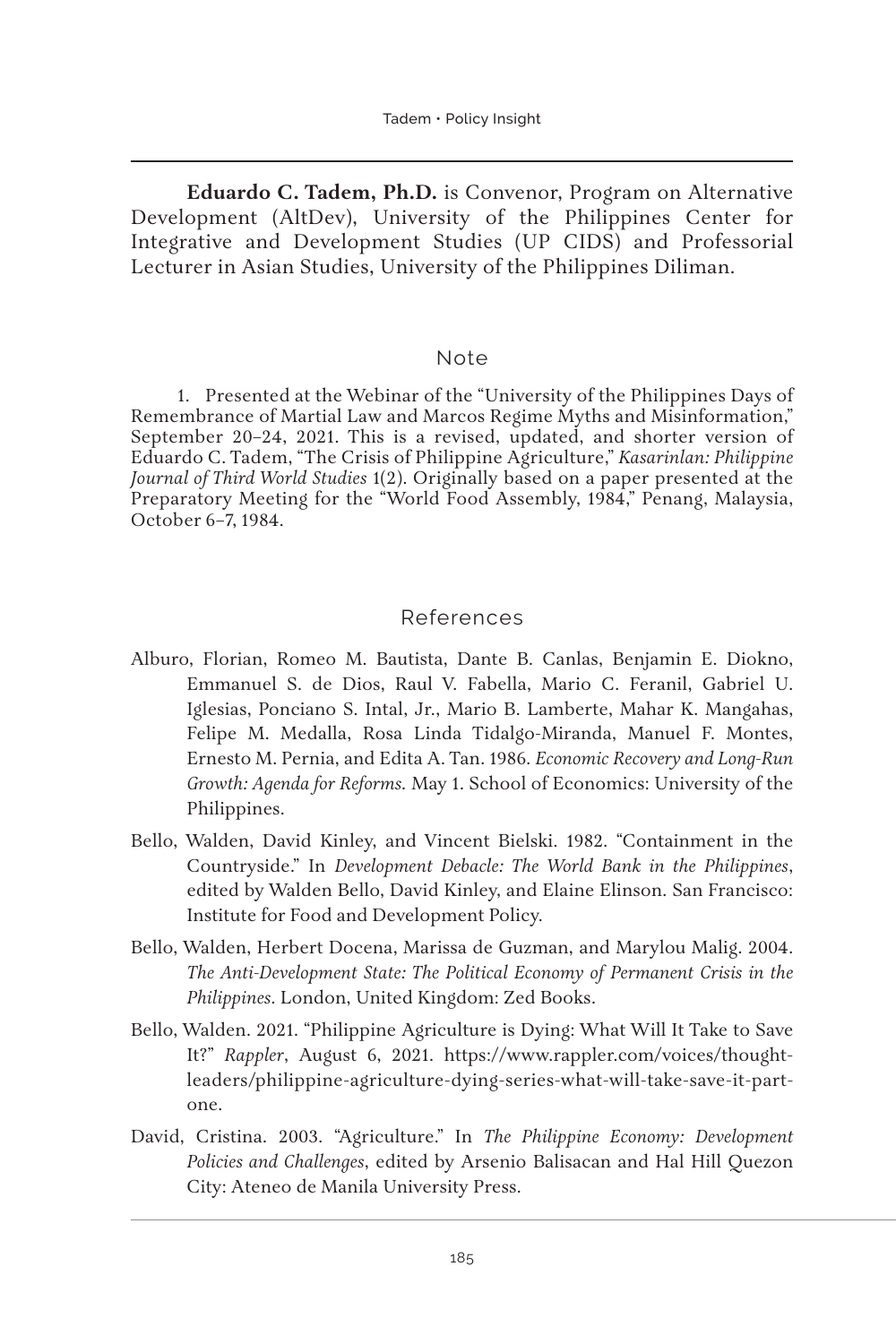*Philippine Journal of Public Policy: Interdisciplinary Development Perspectives* (2022)

*Bulletin Today*. 1985. Rice imports this year highest since IRRI era." July 29, 1985. *Business Day*. 1984a. "Philippine banana industry losses." June 6, 1984.

- ———. 1984b. "Signing of \$150-M WB loan spurs optimism." October 1, 1984.
- ———. 1984c. "PPI yellow corn venture gets P23-M." September 28, 1984.
- ———. 1984d. "6 sugar mills to close; gov't. blamed for glut." September 14, 1984.
- ———. 1984e. "Incentives set for crops with short gestation." July 11, 1984.
- ———. 1984f. "Del Monte expansion program attracts Bukidnon landowners."September 26, 1984.
- ———. 1984g. "Sugar workers hit pay situation in sector." 1 October 1, 1984.
- ———. 1984i. "Agreement of most banks needed: IMF wants package approved not only by advisory committee." October 1, 1984.
- Cana, Paul John. 2021. "Looking Back at the Negros Famine of the 1980s." *Esquire*, April 15, 2021. https://www.esquiremag.ph/long-reads/features/negrosfamine-of-the-1980s-a00289-20210415-lfrm2.
- De Dios, Emmanuel S. 1988. "The Erosion of Dictatorship." In *Dictatorship and Revolution: Roots of People's Power*, edited by Aurora Javate-De Dios, Petronilo Bn. Daroy, and Lorna Kalaw-Tirol. Metro Manila: Conspectus Publishers.
- Encarnacion Tadem, Teresa S. 2014. "Philippine Technocracy and the Politics of Economic Decision Making: A Comparison of the Martial Law and Post-Martial Law Periods." *Southeast Asian Studies*, 3(2). doi: 10.20495/ seas.3.2\_345
- Esguerra, Emmanuel F. 1981. "An Assessment of the Masagana 99 Credit Subsidy as an Equity Measure." *Philippine Review of Philippine Business and Economics* XVIII (3–4). September and December.
- Feder, Ernest. 1983. *Perverse Development.* Quezon City: Foundation for Nationalist Studies.
- Hawes, Gary. 1984. "The Political Economy of Transnational Corporate Investment in Philippine Agriculture." (Ph.D. dissertation in Political Science, University of Hawaii).
- Ibon Databank Philippines. 1984. "What Crisis? Highlights of the Philippine Economy."
- ———. 1984. "Ibon Facts and Figures No. 141" (June 30, 1984) and "Ibon Facts and Figures No. 146" (July 15, 1984).
- International Rice Research Institute (IRRI). 1982. *1981 Annual Report.* Los Baños: IRRI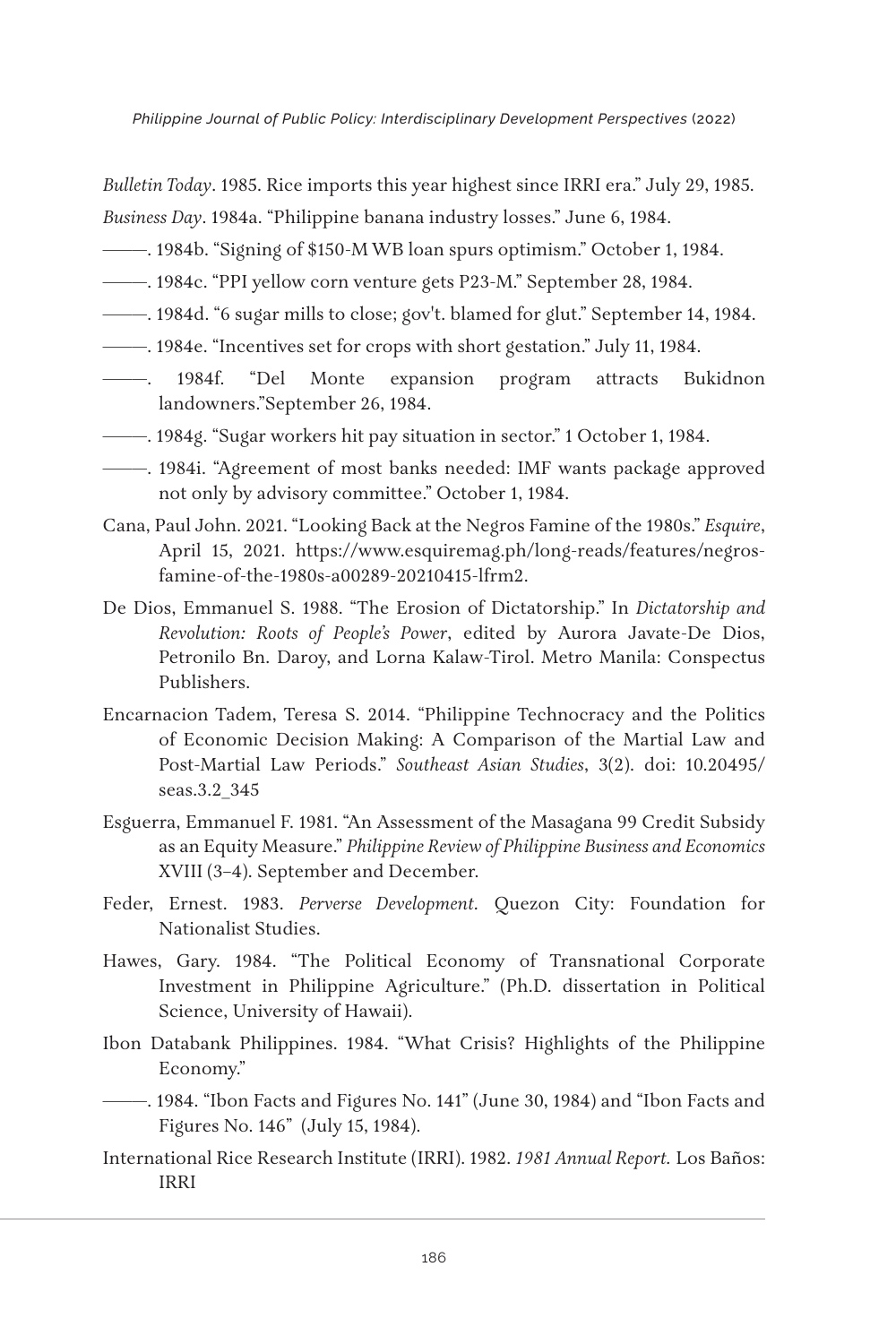- Hutchcroft, Paul. 1998. *Booty Capitalism: The Politics of Banking in the Philippines*. Quezon City: Ateneo de Manila University Press.
- Kikuchi, Masao. 1983. "Recent Changes in a Laguna Rice Village."" *In Second View From The Paddy,* edited by Antonio J. Ledesma, Perla Q. Makil, and Virginia A. Miralaol. Quezon City: Institute of Philippine Culture.
- Lantican, Flordelisa A. and Laurian J. Unnevehr. 1985. "Rice Price and Marketing Policy." Unpublished working paper. Los Baños, Laguna: UP Los Baños Center for Policy Development Studies.
- Ledesma, Antonio. 1982. *Landless Rural Workers and Rice Farmers: Peasant Subclasses Under Agrarian Reform in Two Philippine Villages*. Los Baños, Laguna: IRRI.
- Malaya. 1984. "Serious Threat from CL Farmers." October 4, 1984.
- Montemayor, Raul. 2020. "Winners and Losers from the Rice Tariffication Law." *Inquirer,* September 6, 2020. https://newsinfo.inquirer.net/1332019/ winners-and-losers-from-the-rice-tariffication-law.
- Republic of the Philippines Ministry of Agriculture. 1983. "Agenda for Action in Agriculture." Unpublished paper submitted to the World Bank Consultative Group for the Philippines, July 6–8, 1983.
- Tadem, Eduardo C. 1980. "Palm Oil Industry in Agusan." UP Third World Studies Discussion Paper No. 15.
- Tadem, Eduardo C. 1986a. "The Coconut Industry in Mindanao." *Mindanao Focus*, 12.
- Tadem, Eduardo C. 1986b. *Grains and Radicalism: The Political Economy of the Rice Industry in the Philippines (1965–1985)*. Quezon City: UP Third World Studies Center.
- Thiers, Robin. 2019. "Tales of the Post-Plantation: Unlikely Protagonists of Modern Philippine Banana History." (Ph.D. diss. in Political Science, Ghent University, Belgium).
- Tiglao, Rigoberto . 1988. "The Consolidation of the Dictatorship." In *Dictatorship and Revolution: Roots of People's Power,* edited by Aurora Javate-De Dios, Petronilo Bn. Daroy, and Lorna Kalaw-Tirol. Metro Manila: Conspectus Publishers.
- Wurfel, David. 1988. Philippine Politics: Development and Decay. Quezon City: Ateneo de Manila Press.